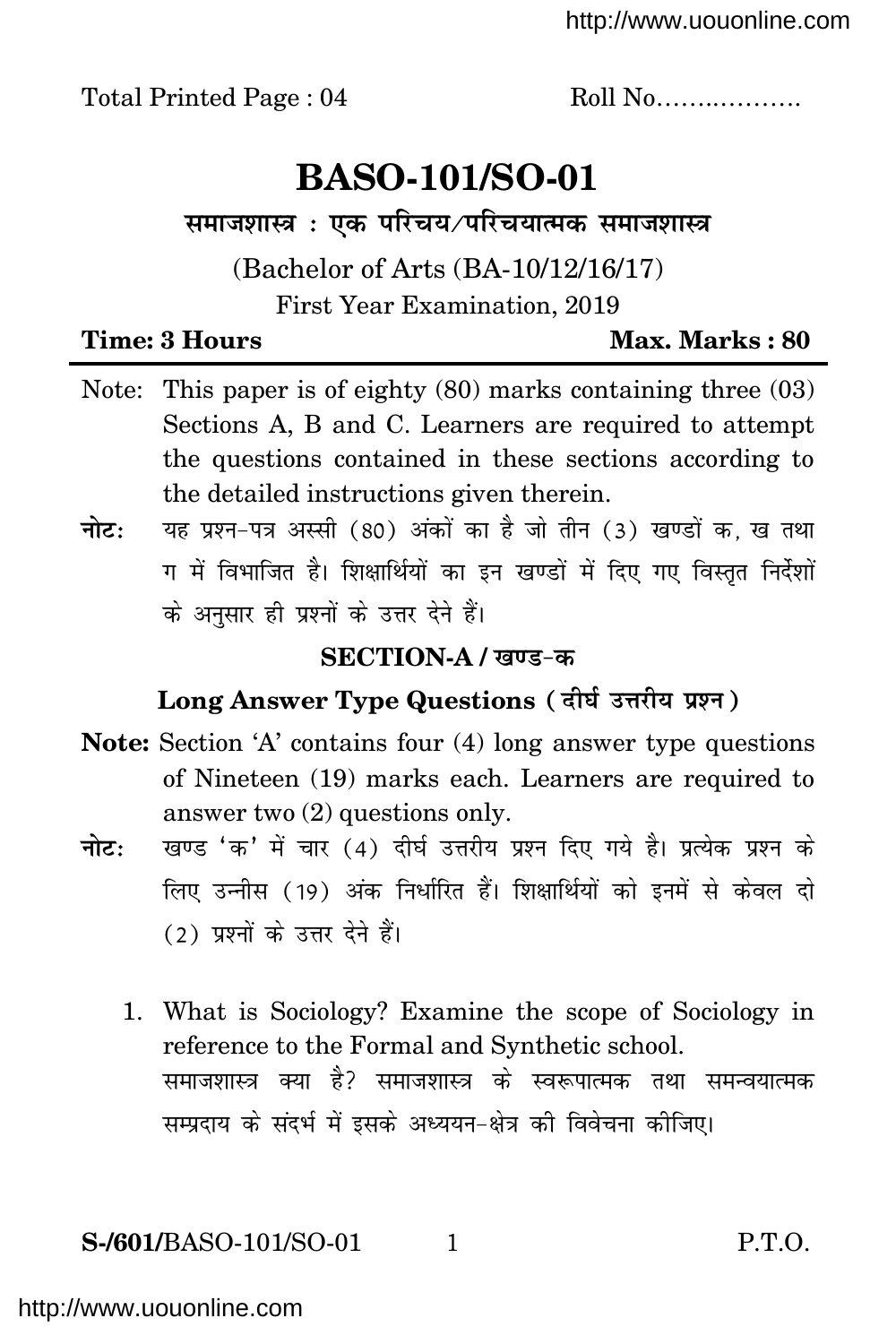- 2. What do you understand by Institution? Distinguish between Association and Institution. संस्था से आप क्या समझते हैं? समिति तथा संस्था में अन्तर स्पष्ट कोजिए।
- 3. Define Primary Group? Differentiate between Primary and Secondary groups. प्राथमिक समूह को परिभाषित कीजिए। प्राथमिक एवं द्वितीयक समूहों में अन्तर स्पष्ट कीजिए।
- 4. What do you understand by Socialization? Discuss some of the important agencies and means of socialization. समाजीकरण से आप क्या समझते हैं? समाजीकरण के प्रमुख साधनों तथा अभिकरणों की व्याख्या कीजिए।

#### **SECTION-B /** *ख***ण्ड-ख**

#### **Short Answer Type Questions** (लघु उत्तरीय ग्रश्न)

- **Note:** Section 'B' contains eight (8) Short answer type questions of eight (8) marks each. Learners are required to answer four (4) questions only.
- **नोट: खण्ड 'ख'** में आठ (8) लघु उत्तरीय प्रश्न दिए गये हैं। प्रत्येक प्रश्न के <u>लिए आठ (8) अंक निर्धारित हैं। शिक्षार्थियों को इनमें से केवल चार</u> (4) पश्नों के उत्तर देने हैं।

Briefly discuss the following : **fuEufyf[ kr dh l a{ksi esa ppkZ dhft , %**

- 1. Relationship of Sociology with History. समाजशास्त्र का इतिहास से सम्बन्ध
- 2. Characteristics of Society.  $^{\prime}$ समाज $^{\prime}$  की विशेषताएँ
- 3. Competition and conflict. **प्रतियोगिता एवं संघर्ष।**

#### **S-/601/**BASO-101/SO-01 2 P.T.O.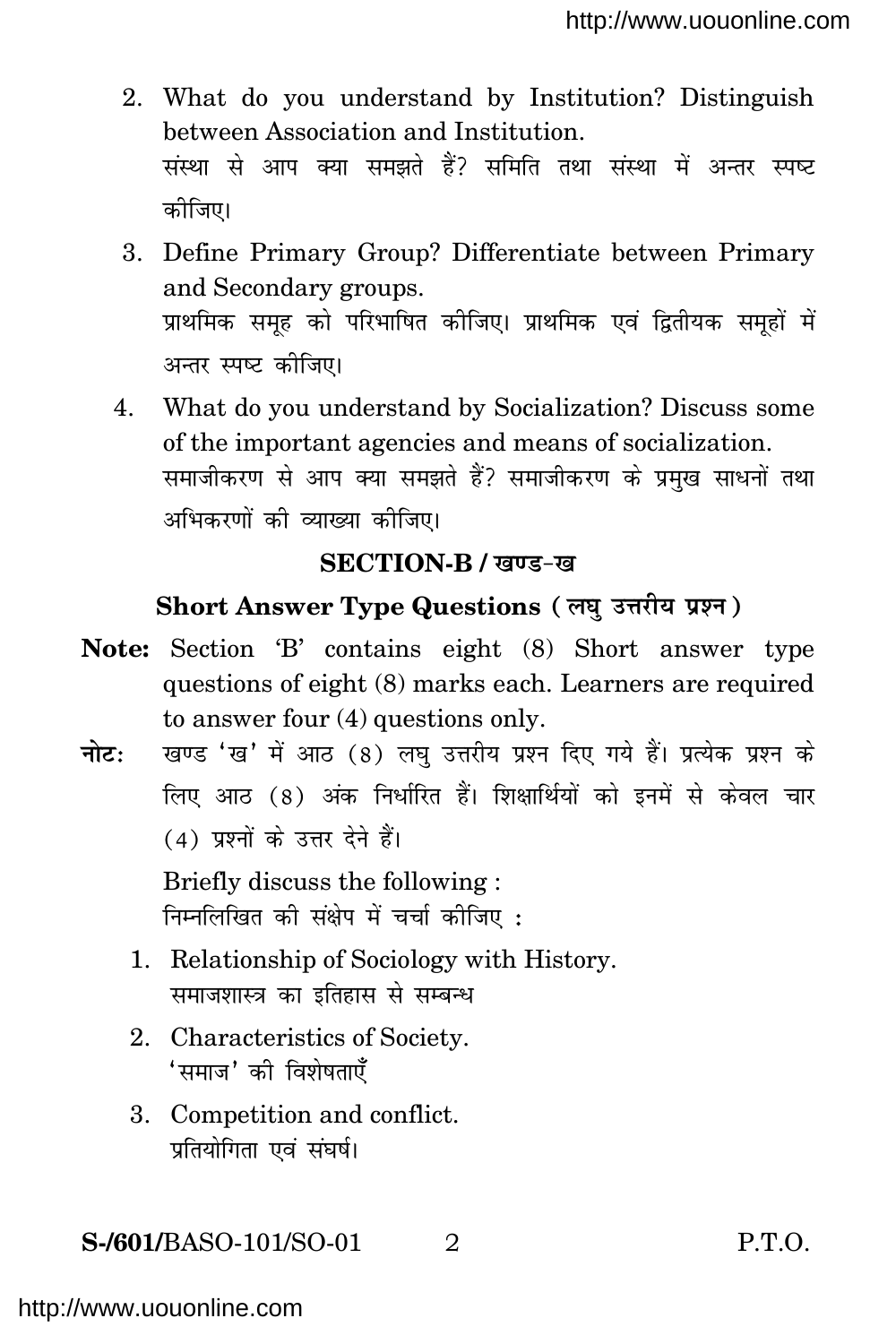- 4. Status and Role. प्रस्थिति (प्रतिष्ठा) तथा भमिका
- 5. Community. समुदाय
- 6. Social structure and its elements. सामाजिक संरचना तथा इसके तत्व
- 7. Culture-material culture and non-material culture. संस्कृति-भौतिक संस्कृति तथा अभौतिक संस्कृति
- 8. Emergence and development of sociology as a scientific discipline. एक वैज्ञानिक विषय के रूप में समाजशास्त्र का उदभव एवं विकास

# SECTION-C / खण्ड-ग

# Objective Type Questions / वस्तुनिष्ठ प्रश्न

- Note: Section 'C' contains ten (10) Objective type questions of one (1) mark each. All the questions of this section are compulsory.
- खण्ड 'ग' में दस (10) वस्तुनिष्ठ प्रश्न दिए गये हैं। प्रत्येक प्रश्न के लिए नोटः एक (1) अंक निर्धारित हैं। इस खण्ड के सभी प्रश्न अनिवार्य हैं।

Indicate whether the following statements are **True** or False:

इंगित कीजिए कि निम्नलिखित कथन **सत्य** हैं या **असत्य**ः

1. According to Max Weber, "Caste is a closed status (True / False) group. .<br>मैक्स वेबर के अनसार. ''जाति एक बन्द प्रस्थिति समह है।''

2. L. Dumont is the writer of the book Homo Hierarchicus.  $(True / False)$ 

एल. ड्यूमाँ 'होमो हाइरारकिकस' पुस्तक के लेखक हैं। (सत्य/असत्य)

S-/601/BASO-101/SO-01 3 P.T.O.

<sup>(</sup>सत्य/असत्य)